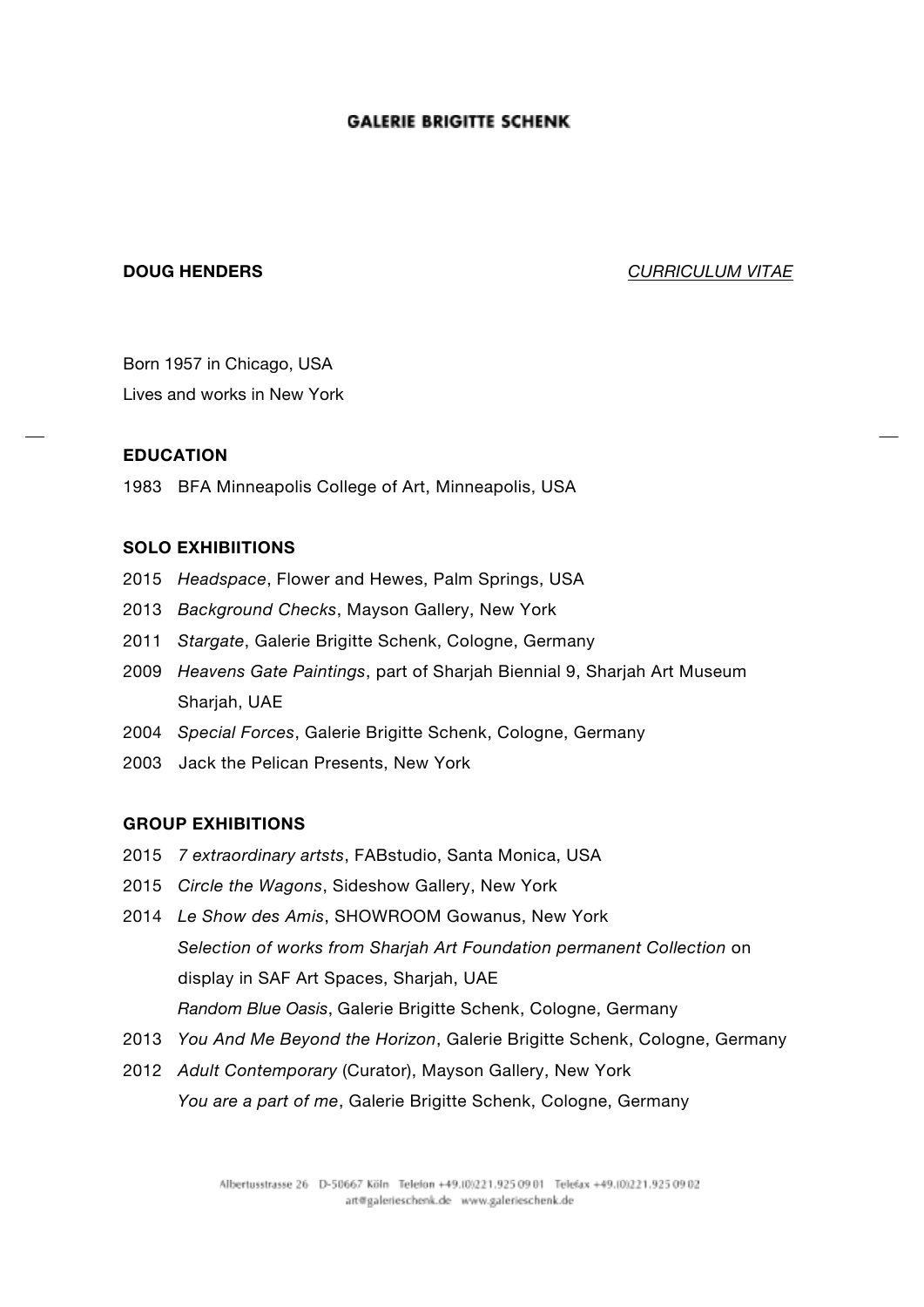- 2012 *Drift – an exploration of urban & suburban landscapes*, Collections Building, Arts Area, Heart of Sharjah, UAE
- 2011 *Twin Twin*, Pierogi Gallery, New York *Preview*, Marc Lambert Gallery, New York
- 2010 *Power to the People*, Feature, New York *Paradigm Shift*, Minneapolis College of Art & Design, Minneapolis, USA *X-Initiative*, Dia Art Museum, New York
- 2009 *Paradigm Shift*, Minneapolis College of Art & Design, Minneapolis, USA *Supernaturalism*, Beautiful Decay, Los Angeles, USA *What Matters Most*, Eco Art Space, New York
- 2008 *Underdog*, the Boxing Hall, Munich, Germany *Summertime / Accrochage*, Galerie Brigitte Schenk, Cologne, Germany
- 2007 Werkstatt, Berlin, Germany U-Turn, Petra Projects, New York
- 2006 Sara Nightingale Gallery, Water Mill, New York *Postcards From the Edge*, Visual Aids, Robert Miller Gallery, New York *Spring / Group Exhibition Installation & Paintings*, Galerie Brigitte Schenk, Cologne, Germany
- 2005 *Paranoid/Critical*, Robert Knafo Projects, New York
- 2004 *Touch and Temperature*, Bitforms, NY & Debra Colton, Houston *Power T's*, Pierogi Gallery, New York Jack the Pelican Presents, New York
- 2003 *Physics of Spirituality*, Westwood Gallery, New York
- 2002 *Move 8,* New Image Art, Los Angeles
- 2001 *Haulin' Ass*, Post Gallery, Los Angeles *Sex Sells*, Nikolai Gallery, New York,
- 2000 *Abstraction*, Artnet.com, New York, *Multiple Sensations*, Yerba Buena Center Arts San Francisco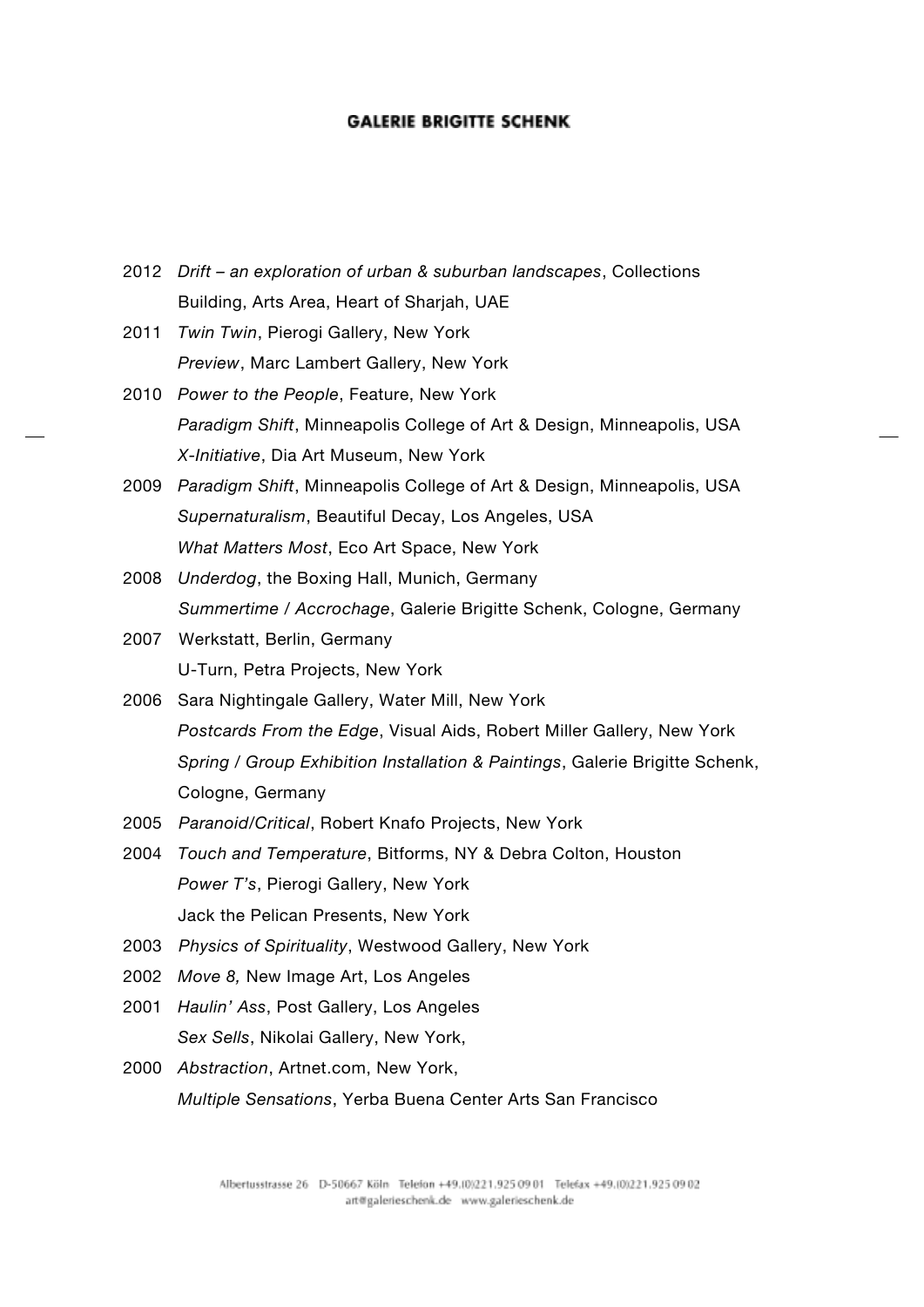- 1999 *Forever is a Helluva...* , Bronwyn Keenan Gallery, New York,
- 1998 *Surfing the Surface*, DFN Gallery, New York, Flat-Files & Kunsterhaus, Vienna, Austria
- 1997 *Art Santa Fe*, Mary Thompson, Santa Fe, USA *New York Drawers*, Gas Works Gallery, London *Roadshow*, Bronwyn Keenan Gallery, New York *Undercurrent*, Brooklyn Museum, New York
- 1996 *Video Night*, Four Walls, New York
- 1995 *Either/Or*, Kenny Schacter/Rove, New York
- 1994 *Artists Choice*, Artists Space, New York
- 1993 *Cadavre Equis*, Drawing Center, New York
- 1992 *Video Installations*, La Cappellaine, New York
- 1991 *GODHEAD*, Feature, New York
- 1990 PS1 Museum, PS1 Artist Residency, New York

## **PUBLICATIONS**

- 2011 Drawings, Baku Magazine
- 2009 Drawing Series, Beautiful Decay Magazine
- 2003 UnReal People, drawing portfolio, Honest Art Journal Art Review, New Yorker Magazine Physics of Spirituality, review, Artnews Gallery Feature, NY Sun
- 2001 Art Review, NY Arts Magazine

# **GRANTS**

- 2009 Sharjah Biennial 9 Art Production Grant, Sharjah Art Museum, Sharjah, UAE
- 2003 Pollock-Krasner Foundation WTC Grant
- 2002 NYFA Downtown Arts Recovery